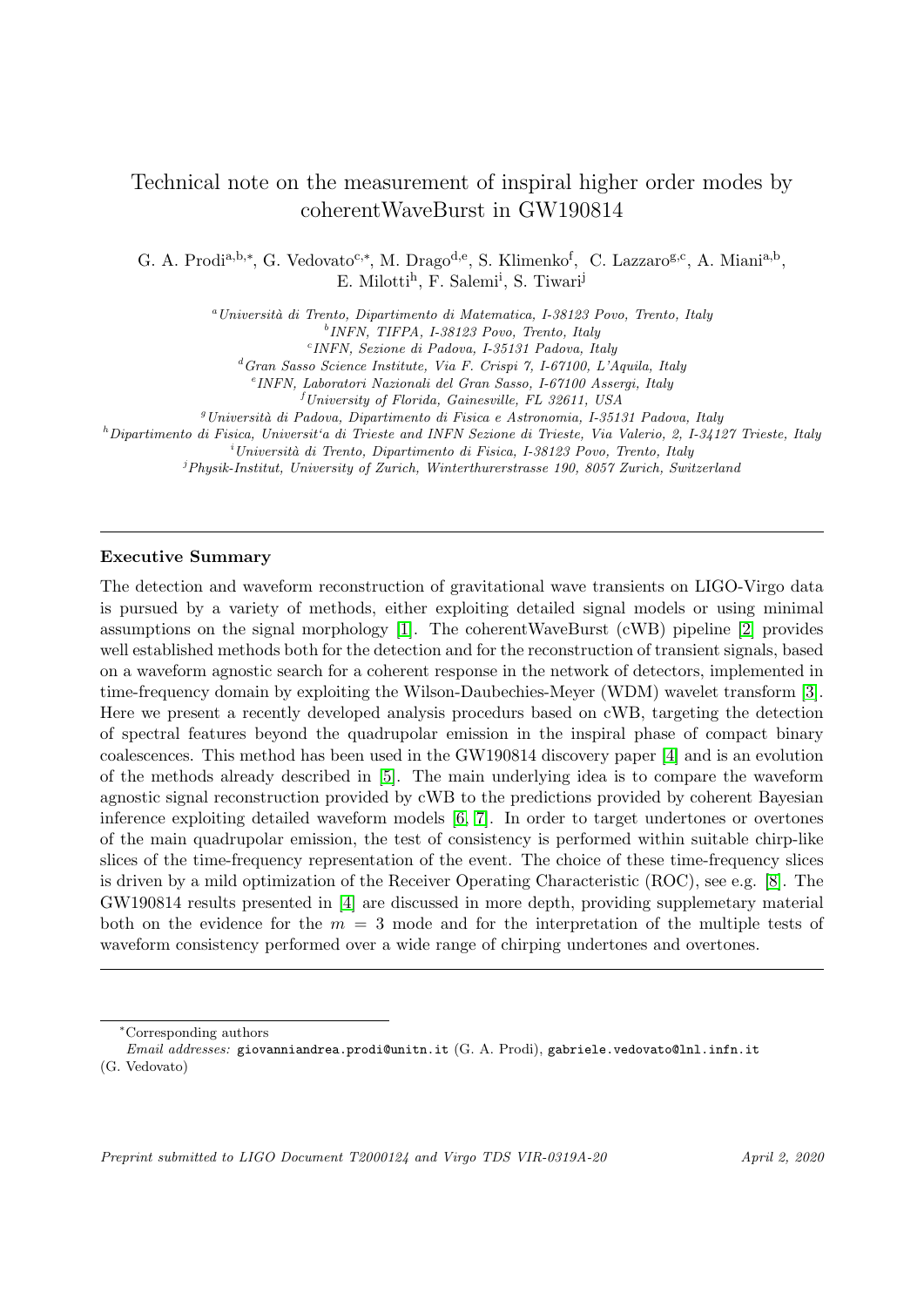#### 1. Introductory remarks

 CoherentWaveBurst (cWB) provides a well established set of data analysis methods both for the detection and for the reconstruction of transient gravitational waves [\[2,](#page-9-1) [9\]](#page-10-3), based on a waveform- agnostic search for a coherent response in the network of earth-based interferometric detectors. An open source release of cWB is available at https://gitlab.com/gwburst/public/library with related documentation at https://gwburst.gitlab.io/.

 The goal of this technical note is to provide a description of the cWB method to detect possible undertones and overtones of the dominant quadrupolar emission described by the m=2 multipole. This is meant to supplement the related content in the GW190814 discovery paper, [\[4\]](#page-9-3). An al- ternative method is described at [\[10\]](#page-10-4) and its results has been included both in [\[11\]](#page-10-5) and in the GW190412 discovery paper, [\[4\]](#page-9-3). The more general description of the method for comparing cWB reconstructed signals with signal models obtained from Bayesian inference can be found in [\[5\]](#page-9-4).

 The scientific context and latest results on the detection of higher order modes emitted during the inspiral phase of compact binary coalescences are described in [\[11\]](#page-10-5) and [\[4\]](#page-9-3).

 This note is organized as follows. Section [2](#page-1-0) recalls the main steps of the waveform comparison procedure and the definition of the test statistic, i.e. the waveform residual energy. Section [3](#page-3-0) describes the choice of the relevant time-frequency portion (slice) where the waveform residual energy is evaluated. Section [4](#page-5-0) focuses on the interpretation of the cWB results and discusses some relevant checks that has been performed. Section [5](#page-7-0) provides our final remarks.

## <span id="page-1-0"></span>2. Waveform comparison procedure

 The main underlying idea, as explained in [\[5\]](#page-9-4), is to compare the waveform-agnostic signal reconstruction provided by cWB to the signal models provided by other methods which exploit detailed waveform models. In this Section we will summarize the main points of the general approach, aiming to easy the comprehension of the rest of this note.

 In the following, all quantities are referred to the whitened data domain as provided by the cWB methods. On-source data is meant to indicate the data at the GW event time; off-source data indicates data that do not include GW events and provide independent noise replicas of the data.

 A signal is reconstructed by cWB as the estimated coherent response of the gravitational wave observatory, separated from the incoherent contributions of each detector, by means of the maximization of a constrained likelihood [\[2\]](#page-9-1). The cWB measurement provides a point estimate of the waveform, whose statistical distribution is built by repeating the same analysis on software injections of some signal model performed in off-source data, with a straightforward frequentist interpretation. While each cWB analysis is a wavefrom-agnostic measurement of the signal content in the data, some signal model is needed here to provide the reference hypothesis of the parent distribution of the reconstructed waveforms off-source. As a consequence, this procedure takes into account the actual noise characteristics of the observatory and its statistical results are conditioned to the correctness of the adopted signal model. It is important to notice that the key aspect of this procedure to ensure an unbiased result is the symmetry between the on-source and off-source analyses, in particular it is required that the cWB settings be the same for on-source and off-source measurements. Signals similar to GW190814 are detected with efficiency very close to one, so that the cWB settings for investigating the waveform are standard.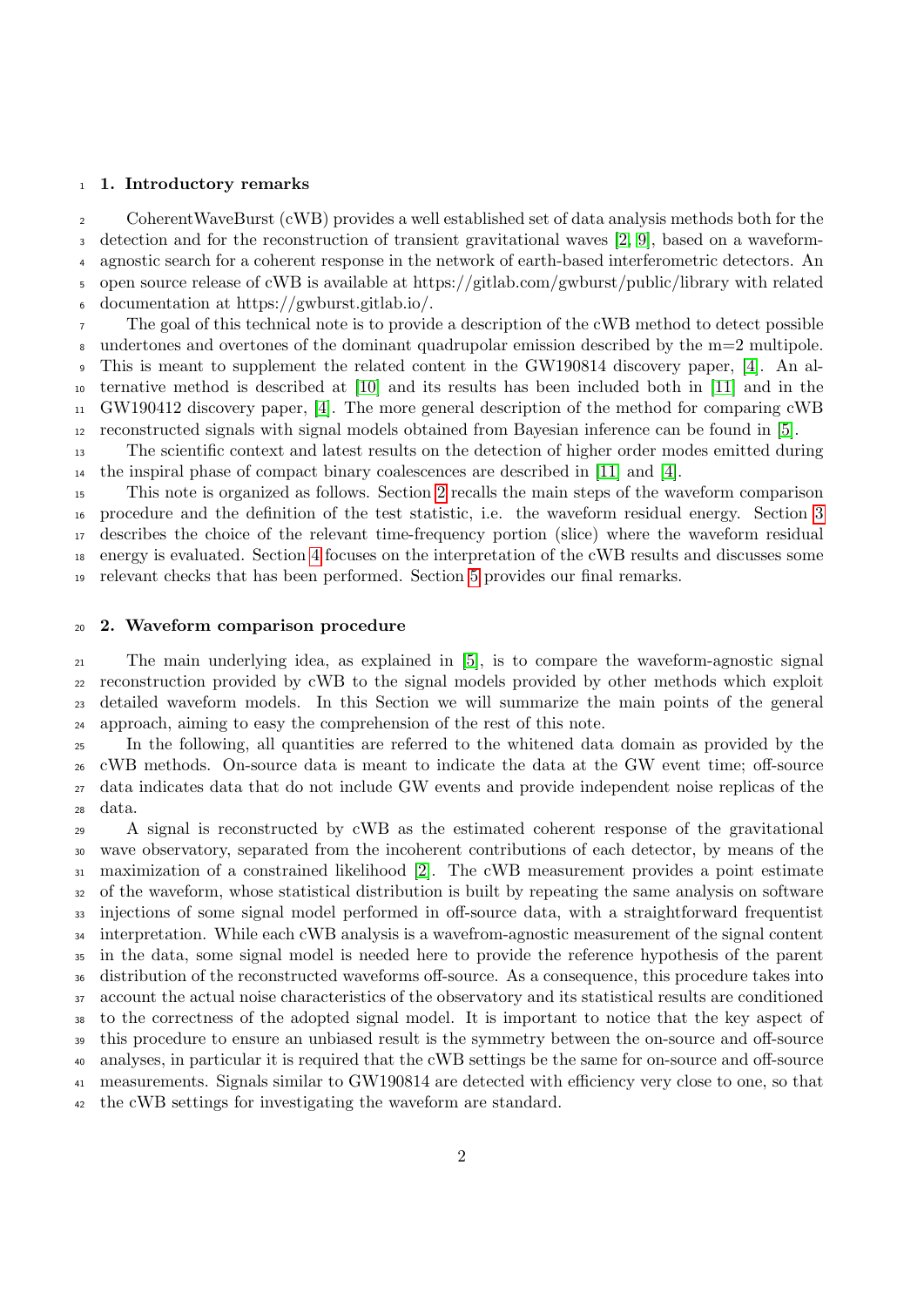The time-frequency representation of a signal is computed by the Wilson-Daubechies-Meyer (WDM) wavelet transform implemented in cWB [\[3\]](#page-9-2). In the following, time-frequency represen- tations refers to the reconstructed signals at each detector, LIGO-Hanford, LIGO-Livingston and <sup>46</sup> Virgo.

<sup>47</sup> For the purpose of comparing waveforms, each measurement consists in the evaluation of the 48 waveform residual energy,  $E_{res}$ , the sum of squared differences between the waveforms recon-<sup>49</sup> structed by cWB,  $W_k^{cWB}(t)$ , and a waveform model,  $W_k^{model}(t)$ , taken as reference, where k indi-50 cates the detector and t is time. More specifically,  $E_{res}$  is computed in the time-frequency WDM <sup>51</sup> representation of the signal:

$$
E_{res} = \sum_{k=1,2,3}^{det} \sum_{i=1,N}^{pixels} (w_k^{cWB}[i] - w_k^{model}[i])^2
$$
 (1)

 where w[i] are the WDM trasforms of the  $W(t)$  and the index i denotes the WDM pixels which are part of the cWB reconstruction. <sup>[1](#page-2-0)</sup> There are many other possible choices of test statistic, but measuring the waveform residual energy naturally focuses on the possible discrepancies between the waveform-agnostic reconstruction and the signal model. Moreover,  $E_{res}$  proved to be more powerful than e.g. the match factor, in some simulated quests for weak deviations from the signal <sup>57</sup> model.

 For a compact binary coalescence event, the signal model is provided by the set of waveform posteriors samples from a parameter estimation procedure based on Bayesian inference under the  $\omega$  assumption of Gaussian noise [\[6,](#page-10-0) [7\]](#page-10-1). Assuming the correctness of a specific signal model, the reference distribution of the waveform residual energy  $E_{res}$  can be empirically assessed from a sim- ulation, by analyzing software signal injections performed in off-source data at different times. The use of off-source data at different times is necessary to assess the effect of actual noise fluctuations without making assumptions on the noise statistics. In each off-source experiment, a natural choice to compute  $E_{res}$  is to use the injected waveform posterior sample as reference  $w_k^{model}$  in Eq.(1). Usually the injections are randomly drawn from the set of waveform posterior samples and there- fore the resulting off-source distribution of  $E_{res}$  takes into account also the uncertainties coming from the signal model. This off-source reference allows to set frequentist confidence intervals on 69 the on-source measurement, assuming the correctness of the signal model. Similarly, the  $p-value$  of the on-source  $E_{res}$  can be assessed, and a statistical test of the consistency of the on-source cWB reconstruction with the signal model can be performed.

For the on-source measurement of  $E_{res}$ , the reference  $w_k^{model}$  in Eq.(1) is chosen to be the waveform posterior sample from the parameter estimation procedure which has the maximum likelihood value. Alternative choices are possible among the set of the waveform posterior samples, as e.g. the sample which has the maximum a posteriori probability or even a randomly selected sample. However, we decided to select the maximum likelihood sample since this is the choice that minimizes the squared residuals with the data within the Bayesian inference, and in this sense it is more data-oriented and more homogeneous to the cWB measurement. Both the on-source cWB reconstruction and the bayesian inference are function of the same data, therefore one can expect a positive correlation of the statistical fluctuations between their on-source results and their respective expectation values. This kind of statistical correlation may cause the on-source  $E_{res}$  to

<span id="page-2-0"></span><sup>&</sup>lt;sup>1</sup> for more details see Sec. III.A of [\[5\]](#page-9-4).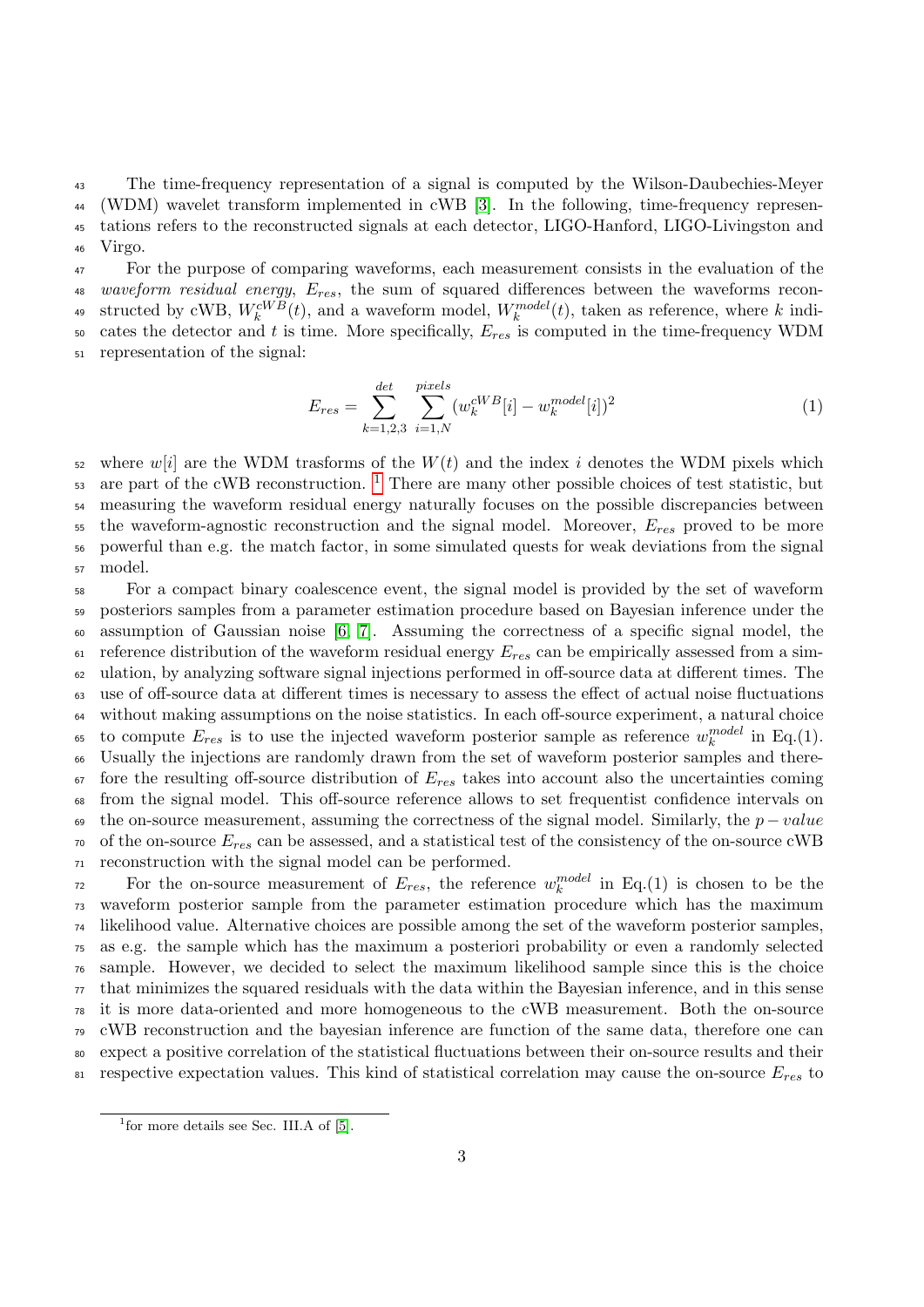be underestimated with respect to its ideal evaluation based on the true GW signal passing earth, if it were known, which adds a bit of conservativeness to our test of consistency. These expectations <sup>84</sup> are confirmed in simulated conditions [either elaborate or drop]. In any case, the procedure can <sup>85</sup> monitor the distribution of on-source  $E_{res}$  resulting from takinf as  $w_k^{model}$  in Eq. (1) random draws of the posterior samples from the signal model. However, this kind of bias on the on-ource waveform energy residuals is not expected in the case of the detection of subdominant modes. In 88 fact, as explained in the follownig Section, in the latter case, the evaluation of  $E_{res}$  is restricted to a portion of the time-frequency representation of the signal for which the considered signal model is null and therefore is not sensitive to the noise of the data pertaining to that portion of the time-frequency volume.

 In our current experience, the off-source reference distribution is dominated by the composite effects of non Gaussian noise fluctuations of the data and of measurement uncertainty in the cWB reconstruction. The second contribution in order of relevance comes from the waveform posterior variability of the signal model; instead, the variability of the power spectral density of the data, hence of the whitening filter used at different times, does not significantly affect the results.

# <span id="page-3-0"></span>97 3. Determination of the suitable time-frequency portion sensitive to inspiral higher order modes

 The test of waveform consistency can be carried out over the full time-frequency volume of the candidate, as detected by cWB. Under this condition, the result is potentially sensitive to the largest variety of possible discrepancies between the reference model for the signal and its morphologically–agnostic reconstruction. However, by inspecting the full detected waveform, the test will be affected by the whole noise uncertainties, which may dilute the significance or distort the reconstruction of a possible deviation. In case the scientific target is more specific, one can take advantage of the available prior information to focus the test within a smaller time-frequency volume. In fact, it is worth trying to tailor a time-frequency volume to be sensitive enough to the target while at the same time less affected by the noise.

 This Section describes suitable time-frequency volumes for searching overtones and undertones of the dominant chirp emission during the inspiral of compact binary coalescences. In particular it discusses the procedure that has been implemented to optimize the tailoring of such time-frequency regions, including the choice of the time-frequency resolution of the WDM representation.

 A natural descpription of effects from possible subdominant modes, overtones and undertones, 113 can be made in terms of frequency tracks centered at  $\alpha \times f_{22}(t)$ , where  $f_{22}(t)$  is the prediction 114 for the instantaneous frequency corresponding to the dominant mode,  $(l = 2, m = 2)$ , and  $\alpha$  is a 115 dimensionless parameter [\[10,](#page-10-4) [11\]](#page-10-5). Subdominant modes at m are then predicted to have a time-116 frequency track corresponding to  $\alpha \simeq m/2$ . A suitable a priori parametrization of the relevant *time-frequency slice* can then be as follows, see Fig. [1:](#page-4-0)

- include an evolving frequency band defined as  $[α-δα, α+δα] × f_{22}(t)$  Hz. This is centered on 119 a given  $\alpha$ –track and shows a fixed relative half width  $\delta \alpha$ , which is motivated both to provide a tolerance with respect to the modeled frequency evolution of subdominant modes and to take care of the finite resolution of the cWB time-frequency representation.
- limit the analyzed time range within  $[t_{merger} \Delta t, t_{merger} \delta t]$  s.  $\Delta t$  is motivated by the robust expectation that subdominant modes may provide their strongest effects in the late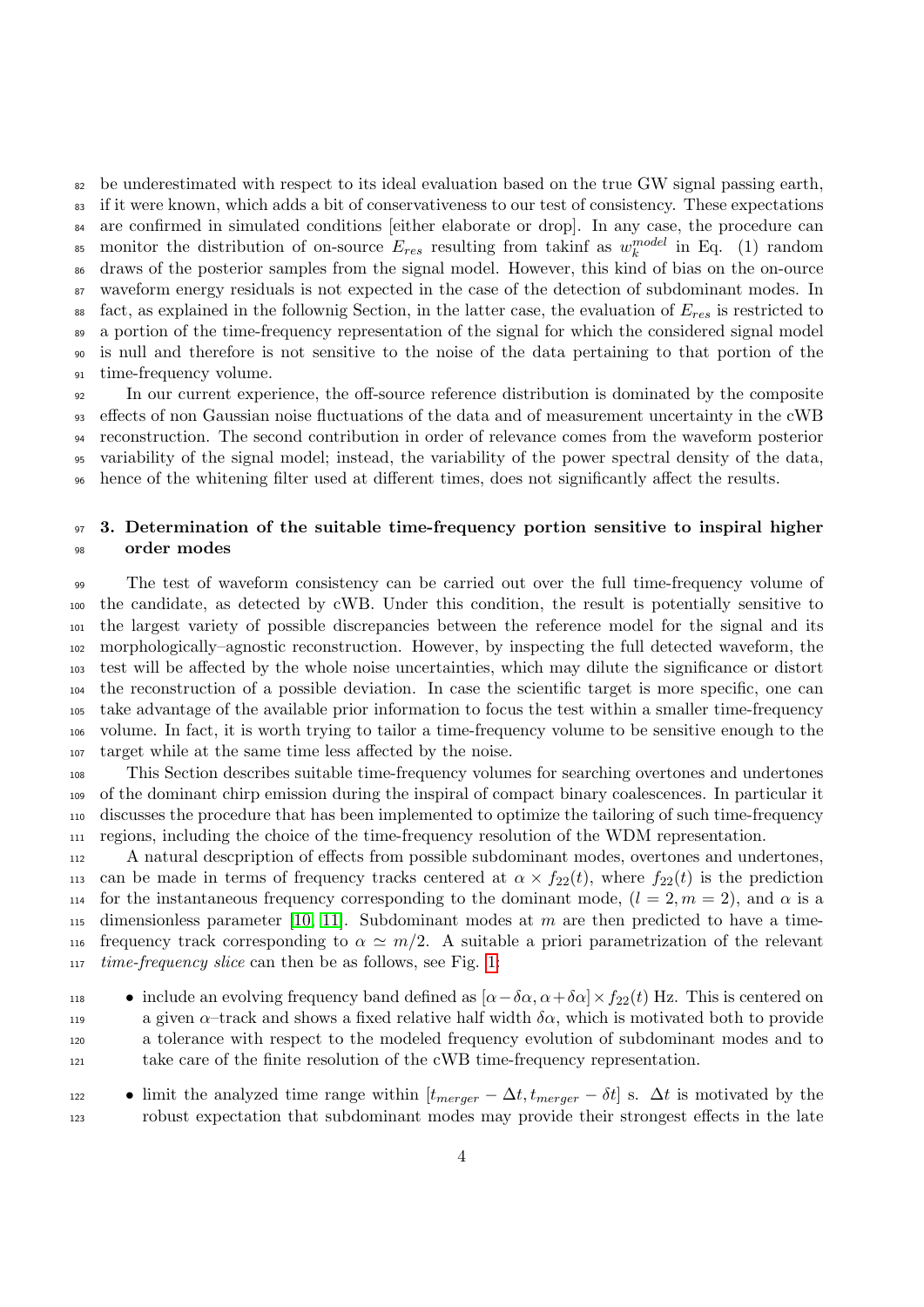$124$  inspiral phase only;  $\delta t$  is instead necessary to excise effects related to the merger phase which <sup>125</sup> would leak into the inspiral time range because of the finite resolution of cWB.

 $\bullet$  scan over an  $\alpha$  range able to cover expected and unexpected contributions from subdominant 127 modes, e.g. over grid values  $0.5 - \delta \alpha < \alpha < 3 + \delta \alpha$  with step  $\leq \delta \alpha$ . This will result in <sup>128</sup> multiple measurements, correlated by the partial overlap of the time frequency slices. The final results as a function of  $\alpha$  will contain an effective trial factor. Since all predictions 130 agree that it is the  $m = 3$  subdominant mode that generates the strongest effect, it is wise 131 to discuss separately the measurement at  $\alpha = 1.5$ .



<span id="page-4-0"></span>Figure 1: Time-frequency representation of the waveform residual energy of GW190814 in whitened data as measured by cWB, projected into the LIGO Livingston detector using the WDM transform with resolution  $dt = 1/32$  s and  $df = 16$  Hz. Left: representation of the full time-frequency volume for the cWB reconstruction of GW190814, used to evaluate  $E_{res}$ . Right: same but selecting the only time-frequency pixels which are included or partially overlapped with the time-frequency slice which is relevant for the detection of the  $m = 3$  subdominant mode. These selection of pixels is used for the evaluation of  $E_{res:TF}$ . The red vertical line shows the merger time from the maximum likelihood SEOBNRv4 ROM waveform posterior. The dotted black vertical lines show the selected time range of the time-frequency slice,  $[t_{merger} - 0.5 \text{ s}, t_{merger} - 0.03 \text{ s}]$ . The white dotted curves show the selected frequency band of the time-frequency slice,  $[\alpha - 0.1, \alpha + 0.1] \times f_{22}(t)$  Hz.

132 The final waveform residual energy,  $E_{res;TF}$  is built as defined by equation (1), with the restric- tion of summing over the only WDM pixels which pertain to the above described time-frequency slice. For the pixels which are partially included, their contributions to the waveform energy residual are weighted proportionally to the fraction of the pixel area occurring inside the time- frequency slice. This mitigates effects related to the finite time-frequency resolution of the WDM representation, and adds some correlation in the results from disjoint but adjacent time-frequency <sup>138</sup> slices.

 The optimization of the shape of the time-frequency slice has been carried out by performing 140 simulations of the measurement for the case  $\alpha = 1.5$ , i.e. detection of the  $m = 3$  multipole, using data around the event time (off-source data). The optimization is based on measurements of the Receiver Operating Characteristic (ROC) [\[8\]](#page-10-2), with the goal to select the setting which ensures the best balance between the rates of true positives (detection efficiency) vs false positives (false alarm 144 probability) as a function of the test statistics  $E_{res:TF}$ . Montecarlo simulations in off-source data are implemented by injecting waveform posterior samples randomly drawn from the sets produced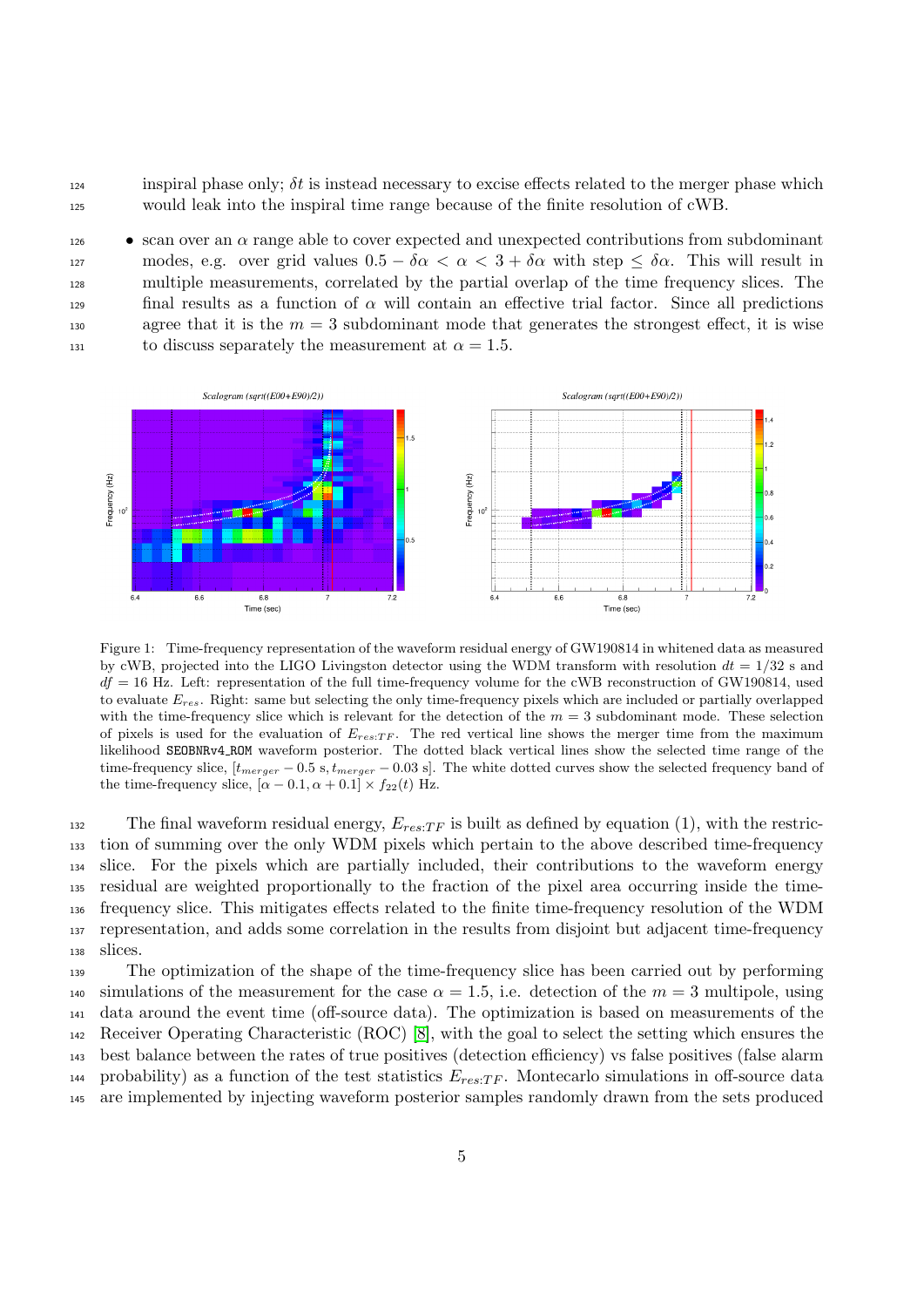$_{146}$  by Bayesian inference. <sup>[2](#page-5-1)</sup> The measurements therefore explore both waveform uncertainties from <sup>147</sup> the model and the actual noise statistics of the data and of the cWB reconstruction.

 Aligned-spin Effective One Body waveform models without higher modes (SEOBNRv4 ROM) and with higher modes (SEOBNRv4HM ROM) [\[12\]](#page-10-6) have been used to measure respectively the false alarm probability and the detection efficiency as a function of the measured waveform residual energy <sup>151</sup> in the time-frequency slice,  $E_{res;TF}$ . The false alarm probability at  $E_{res;TF}$  is computed as the fraction of simulations from the null model (without higher order modes) that show a waveform 153 residual energy greater or equal to  $E_{res;TF}$ , where the reference distribution is evaluated from the SEOBNRv4 ROM injections and the waveform residual energy is evaluated from the cWB reconstruc-155 tion and the injected waveform. The detection efficiency at  $E_{res:TF}$  is instead computed from SEOBNRv4HM ROM injections, which provide the alternative model. In this case, the waveform resid- ual energy is evaluated from the cWB reconstruction and the injected waveform posterior from the SEOBNRv4HM ROM model, but after switching off its higher order mode emission, thus converting it to a waveform sample of the null model.

 Figure [2](#page-6-0) shows the ROC using a few variants of the tested settings defining the time-frequency 161 slice, i.e. the parameters df, frequency resolution of the WDM representation,  $\delta \alpha$ ,  $\Delta t$ . Each simulation consisted in thousands of injections. The Receiver Operating Characteristic resulted 163 weakly dependent on variations of the settings around our initial guess ( $df = 16$  Hz,  $\delta \alpha = 0.15$ ,  $\Delta t = 0.5$  s). Tested settings inlcuded  $df = 8, 16, 32$  Hz,  $\delta \alpha$  from 0.05 to 0.4,  $\Delta t$  from 0.2 to 0.6 s. 165 The final choice of the time-frequency portion from the ROC optimization is  $df = 16$  Hz,  $\delta \alpha = 0.1$ ,  $\Delta t = 0.5$  s. The choice of  $\delta t = 0.03$  s has instead been driven to match the time duration of one pixel, in order to avoid to include significant contributions from the merger time, while at the same time it preserves the optimal ROC.

 Some figures of merit of this experiment can be easily extracted from the ROC: the cWB detection of the  $m = 3$  mode in GW190814, as described in the SEOBNRv4HM\_ROM waveform posterior set, is expected to give a false alarm probability less than  $1\%$  (5%) for about  $18\%$  (40%) of the times. This means that this experiment has an interesting probability of detecting the  $m = 3$  mode and so it should be pursued. Since the optimization of the time-frequency slice has been carried out usign only off-source data and with simulated signals, it does not pose any condition to the significance of the on-source results, e.g. no trial factors will be required by this optimization.

## <span id="page-5-0"></span><sup>176</sup> 4. Performances of the method

<sup>177</sup> The results related to GW190814 are presented in [\[4\]](#page-9-3). Here we give a deeper look to their <sup>178</sup> interpretation and discuss some relevant checks that have been performed. We first discuss the 179 measurement of the  $m = 3$  subdominant mode and then the results for the entire range of tested 180 central  $\alpha$  values.

 $F_{res:TF}$  over its off-source distributions in 182 the case of the time-frequency slice centered at  $\alpha = 1.5$ . It is evident that the on-source result 183 is an outlier of the null model, SEOBNRv4\_ROM, with a  $p-value = 0.0068$ . On the contrary, the  $184$  on-source  $E_{res:TF}$  is compatible to a random draw from the signal model including higher order 185 modes, SEOBNRv4HM\_ROM.

186 The same measurement has been repeated scanning the central  $\alpha$  values from 0.4 to 3.3 in steps 187 of 0.05. The ROC corresponding to the detection of the  $m = 1, 4, 5$  $m = 1, 4, 5$  $m = 1, 4, 5$  modes are compared in Figure 4

<span id="page-5-1"></span><sup>&</sup>lt;sup>2</sup>the posterior samples are publicly available as supplementary material of [\[4\]](#page-9-3).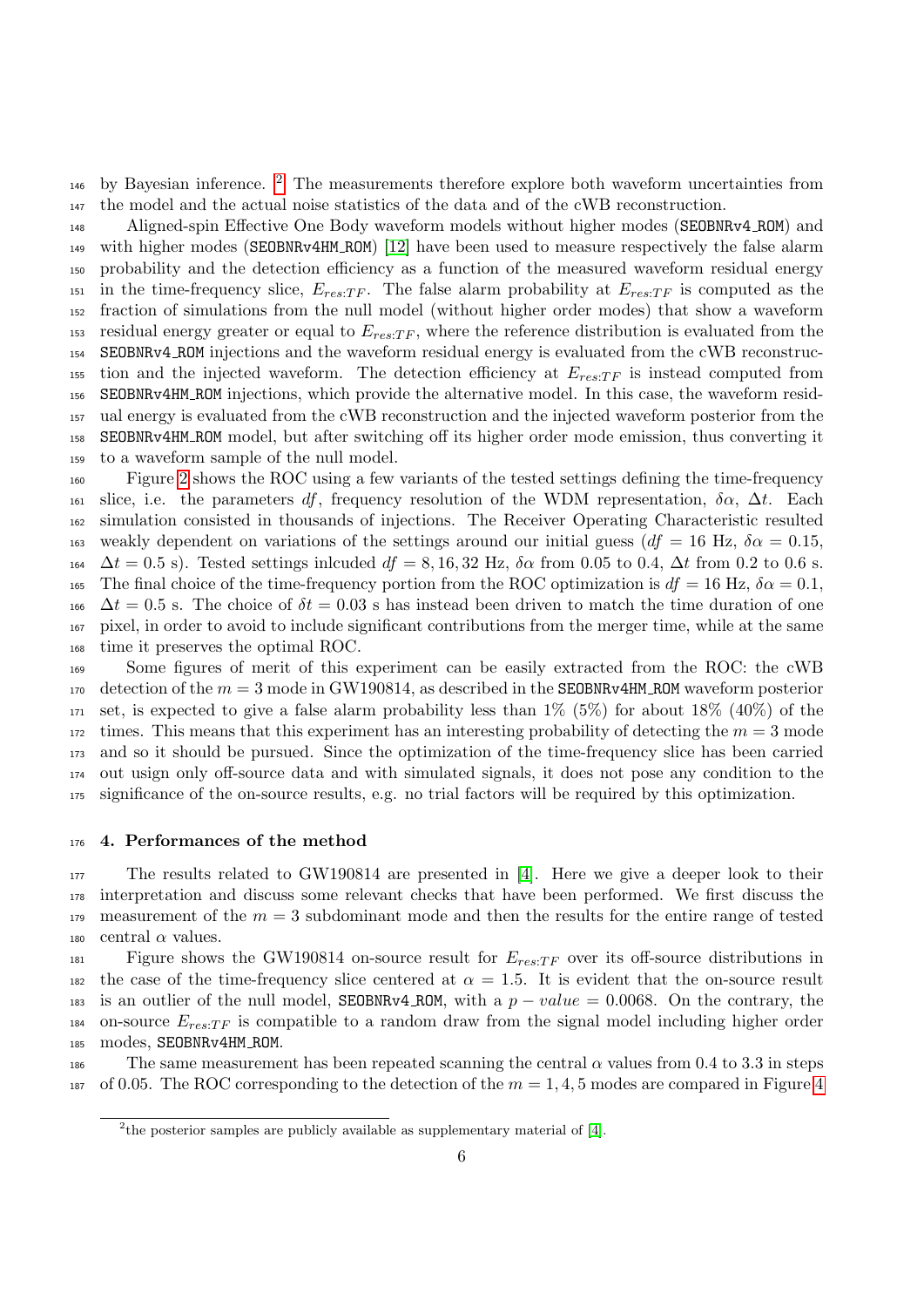

<span id="page-6-0"></span>Figure 2: Samples of Receiver Operating Characteristic for different choices of the  $\delta \alpha$  parameter, with  $df = 16$  Hz and  $\Delta t = 0.5$ . The optimal settings correspond to the upper curve.

188 with the ROC of the  $m = 3$  detection: the performances of this method for the former set of modes <sup>189</sup> is far from what is achieved for the latter (assuming that nature obeys to the SEOBNRv4HM ROM 190 signal model). It is also evident that in the case of  $m = 1.5$  modes of GW190814, this method <sup>191</sup> is not performing significantly better than a blind random choice, which would be represented by 192 a bisector of the quadrant. However, the motivation to scan over a wide range of  $\alpha$  values using <sup>193</sup> a waveform agnostic search is still valid, to exclude unexpected energy in subdominant modes, in <sup>194</sup> excess to the SEOBNRv4HM ROM signal model.

195 Reference [\[4\]](#page-9-3) reports the  $E_{res:TF}$  p – value vs  $\alpha$  plot for the null hypothesis, represented by the <sup>196</sup> SEOBNRv4 ROM signal model. There are no significant discrepancies with respect to the null model 197 apart from the  $m = 3$  mode, which means that we could not reject the **SEOBNRv4\_ROM** predictions at 198 for  $\alpha \neq 1.5$ . In particular, cWB detects a dominant  $m = 2$  mode consistent with the SEOBNRv4\_ROM 199 signal model, leading to waveform energy residuals consisten with noise for  $\alpha \sim 1$ .

200 The expected variety of the  $p-value$  dip for  $E_{res;TF}$  around  $\alpha = 1.5$  is visualized in Fig. [5,](#page-9-5) which shows three  $p-value$  curves from the simulation performed to measure the detection efficiency. In particular, these three curves have been randomly selected imposing the condition 203 p – value < 0.01 for  $\alpha = 1.5$ . They approximately represent 18% of the full set of results from the injections in off-source data of waveform posteriors from the SEOBNRv4HM ROM signal model. Both 205 the position of the  $p - value$  minimum and the width of the dip vary according to the different noise features encountered by cWB. Results from further simulations, e.g. by injecting the same waveform posterior either from SEOBNRv4HM ROM or SEOBNRv4 ROM signal models at different off-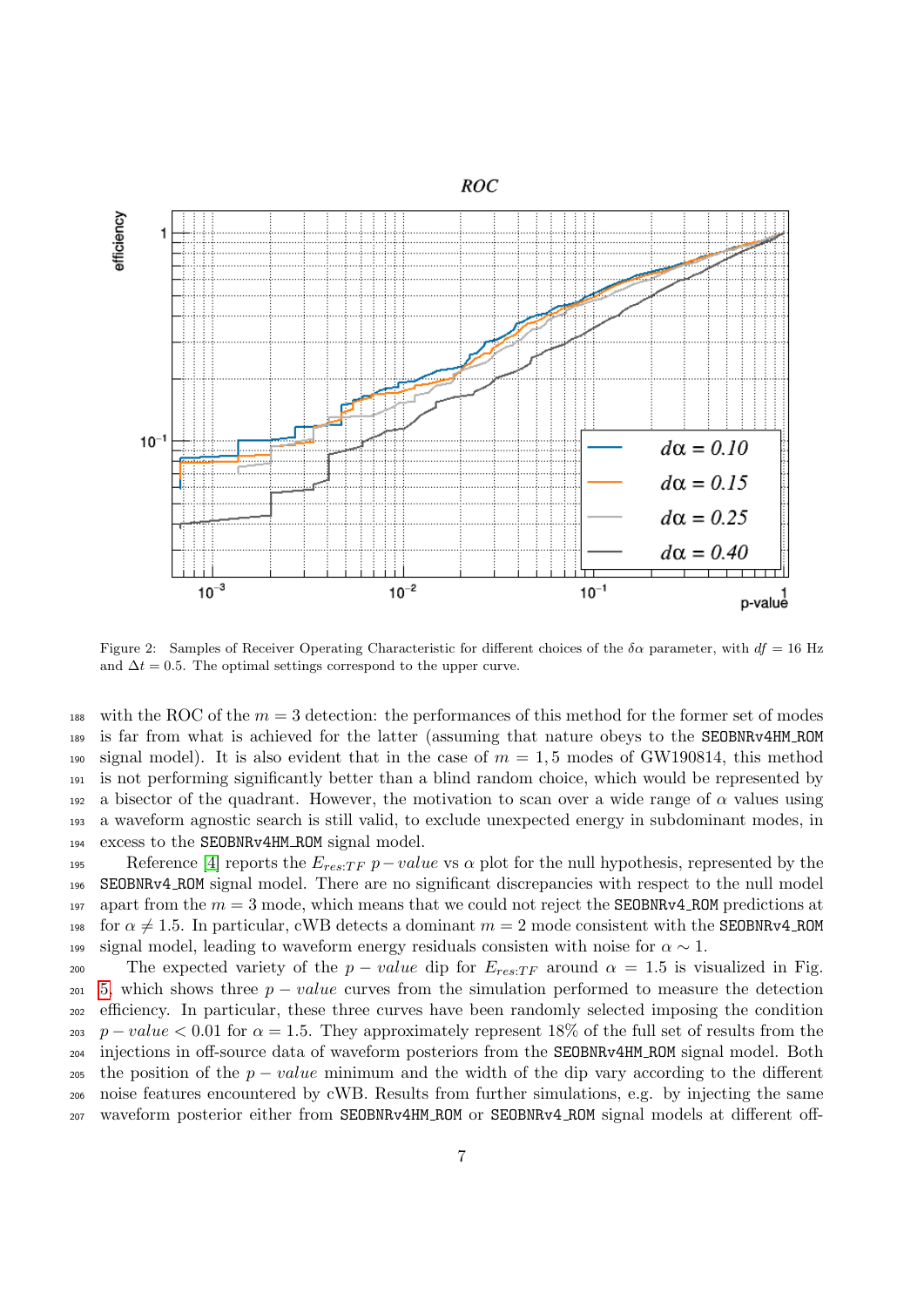

Figure 3: Waveform residual energy for the time-frequency slice centered at  $\alpha = 1.5$ . Red vertical line: on-source result for GW190814. Left: reference distribution of the null model from SEOBNRv4 ROM injectionsin off-source data. Right: reference distribution for the model with higher order modes, from SEOBNRv4HM ROM injections in off-source data. The GW190814 result is an outlier of the null model and instead is compatible with the alternative model.

 source times, show that the dominant source of fluctuations comes from the composite effect of non Gaussian noise in the data and of cWB reconstruction uncertainties.

210 To investigate the expected  $p - value$  vs  $\alpha$  curves in case inspiral higher order modes were absent in the signal, a few additional injections were performed off-source within 30 s of the GW190814 time from the SEOBNRv4 ROM model, see Figure [6.](#page-10-7) The frequent appearance of weak 213 dips of  $p-value$  is driven by the effective trials factor due to the scan along  $\alpha$ . The number of  $_{214}$  disjoint time-frequency slices needed to cover the scanned  $\alpha$  range, fifteen, sets un upper limit to 215 the trials factor. Furthemore, the correlation in  $E_{res:TF}$  due to pixels overlapping across adjacent 216 slices lowers the expected trial factor. In fact, the  $p-value$  curves in Fig. [6](#page-10-7) are consistent with an 217 effective trials factor  $n \sim 10$ : by assuming this value, the estimated probability that an injection 218 from the SEOBNRv4\_ROM signal model does not show any  $p-value$  dip below 5% (10%) in the plot 219 is of the order  $0.95^n$  ∼  $0.6$   $(0.90^n \sim 1/3)$ , which is consistent with what it is shown.

## <span id="page-7-0"></span>5. Conclusions and final remarks

 This method for the detection of inspiral higher order modes in compact binary coalescences has been exploited in the discovery paper on GW190814 [\[4\]](#page-9-3). In particular, for GW190814 we 223 measure a  $p-value = 0.0068$  for a signal model with null subdominant mode emission at  $m = 3$ . This method stems from our previous work [\[5\]](#page-9-4) and implements a new procedure to include robust a priori information on the specific feature of the gravitational wave transient searched for. This is accomplished by focusing the coherent analysis of the data of the network of gravitational wave detectors to a specific portion of the time-frequency representation of the signal, selected by optimizing the Receiver Operating Characteristic. It provides a complementary procedure with respect to the signal energy stacking method described by [\[10\]](#page-10-4), whose results has been included in the GW190412 and GW190814 discovery papers [\[11,](#page-10-5) [4\]](#page-9-3). In fact, the latter method is based on the analysis of a single detector, on the use of analytical models and on a Gaussian noise assumption, even though it exploits an off-source calibration of the noise variance.

 The main underlying idea is to test the consistency between the measurements performed by the waveform-agnostic signal reconstruction over the gravitatioanal wave observatory and the parametric estimates or predictions for the signals based on detailed waveform models, as provided e.g. by Bayesian inference. In particular, this method uses the coherentWaveBurst analysis [\[2,](#page-9-1)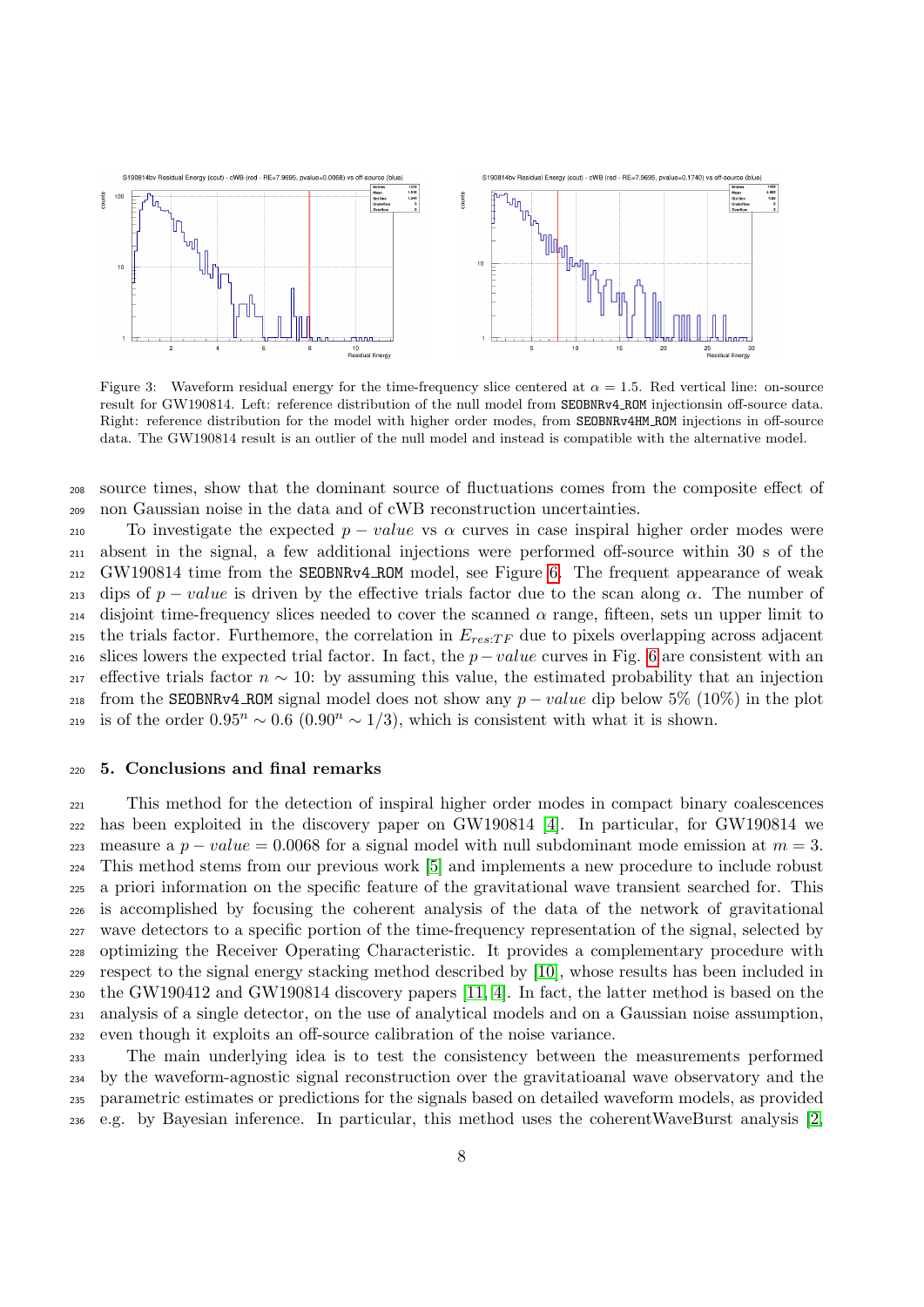

<span id="page-8-0"></span>Figure 4: Comparison of Receiver Operating Characteristics for the detection of  $m = 1, 3, 4, 5$  modes (green, red, magenta and black curves respectively). The ROCs assume a signal model given by the SEOBNRv4HM ROM set of waveform posteriors. The performance of this experiment in the case of  $m = 3$  is by far better than the performances for the other modes. In particular for  $m = 1.5$  the ROC are similar to a blind random choice, which means that the experiment would be informative only in the case of unexpected higher energy in the  $m = 1, 5$  modes. Vertical lines show the on-source  $p - values$  with the same color code.

 [9\]](#page-10-3) and its peculiarity is to be able to directly measure the composite uncertainty coming from the observations and from the signal model. This is accomplished by extensive simulations of order thousands of off-source repetitions of the experiment. The final results can be expressend 240 as frequentist  $p - values$  or confidence intervals for the on-source measurement, assuming the correctness of the signal model. In particular, the method does not make any assumption on the noise statistics of the data and, in fact, our current experience shows that the dominant source of statistical fluctuations comes from the composite effect of non Gaussian noise in the detectors' data with the uncertainties in the coherentWaveBurst reconstruction.

 These procedures can be extended to analyse other different features of gravitational wave tran- sients whose time-frequency representation is understood a priori and therefore a time-frequency region can be tailored to the scope. Applications could include the investigation of features in the spectra or in the luminosity profiles, of post-merger emissions, precursors, memory effects. Work is in progress to develop more of these capabilities and test them on actual observations.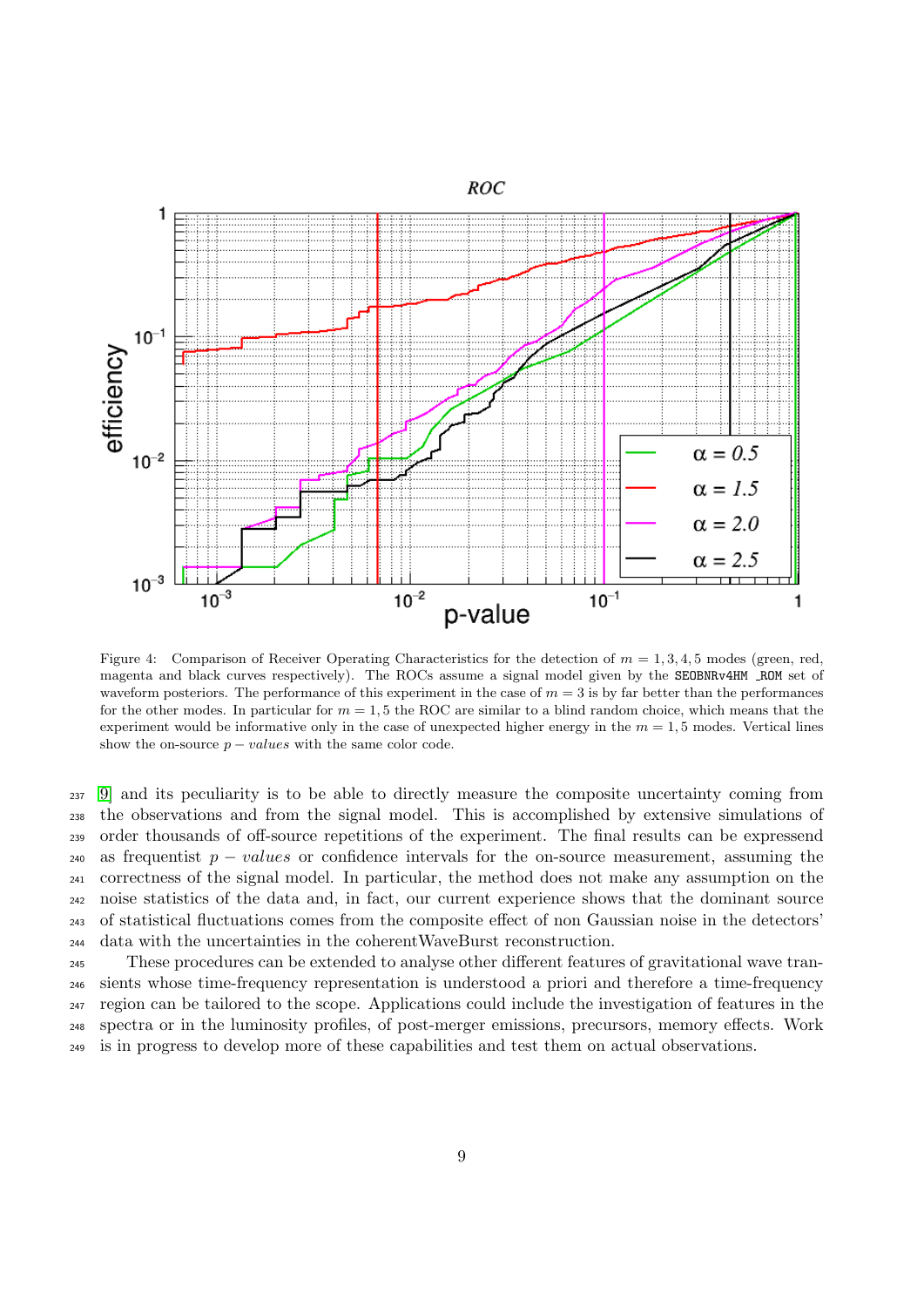

<span id="page-9-5"></span>Figure 5: Simulated p-value curves selected from the off-source injections of waveform posteriors from the SEOBNRv4HM\_ROM signal model. The selection is made under the requirement  $p - value < 0.01$  for  $\alpha = 1.5$  (they represent 18% of the full set). These cases give a sense of the expected variety of the  $p-value$  dip around  $\alpha = 1.5$ .

## Acknowledgements

 The authors are grateful for computational resources provided by the LIGO Laboratory and sup- ported by National Science Foundation Grants PHY-0757058 and PHY-0823459. ST is supported by University of Zurich Forschungskredit Nr. FK-19-114 and Swiss National Science Foundation.

- <span id="page-9-0"></span> [1] B. P. Abbott, R. Abbott, T. D. Abbott, S. Abraham, F. Acernese, K. Ackley, C. Adams, V. B. Adya, C. Affeldt, M. Agathos, et al., [A guide to ligovirgo detector noise and extraction of transient gravitational-wave signals,](http://dx.doi.org/10.1088/1361-6382/ab685e) Classical and Quantum Gravity 37 (5) (2020) 055002. [doi:10.1088/1361-6382/ab685e](http://dx.doi.org/10.1088/1361-6382/ab685e). URL <http://dx.doi.org/10.1088/1361-6382/ab685e>
- <span id="page-9-1"></span> [2] S. Klimenko, G. Vedovato, M. Drago, F. Salemi, V. Tiwari, G. Prodi, C. Lazzaro, K. Ackley, S. Tiwari, C. Da Silva, et al., [Method for detection and reconstruction of gravitational wave transients with networks of](http://dx.doi.org/10.1103/PhysRevD.93.042004) [advanced detectors,](http://dx.doi.org/10.1103/PhysRevD.93.042004) Physical Review D 93 (4). [doi:10.1103/physrevd.93.042004](http://dx.doi.org/10.1103/physrevd.93.042004). URL <http://dx.doi.org/10.1103/PhysRevD.93.042004>
- <span id="page-9-2"></span> [3] V. Necula, S. Klimenko, G. Mitselmakher, Transient analysis with fast Wilson-Daubechies time-frequency trans-form, J. Phys. Conf. Ser. 363 (2012) 012032. [doi:10.1088/1742-6596/363/1/012032](http://dx.doi.org/10.1088/1742-6596/363/1/012032).
- <span id="page-9-3"></span> [4] LVC, Gw190814: Gravitational waves from the coalescence of a 23m black hole 4 with a 2.6m
- compact object (2020).
- <span id="page-9-4"></span> [5] F. Salemi, E. Milotti, G. A. Prodi, G. Vedovato, C. Lazzaro, S. Tiwari, S. Vinciguerra, M. Drago, S. Klimenko, [Wider look at the gravitational-wave transients from gwtc-1 using an unmodeled reconstruction method,](https://link.aps.org/doi/10.1103/PhysRevD.100.042003) Phys. Rev. D 100 (2019) 042003. [doi:10.1103/PhysRevD.100.042003](http://dx.doi.org/10.1103/PhysRevD.100.042003).
- URL <https://link.aps.org/doi/10.1103/PhysRevD.100.042003>